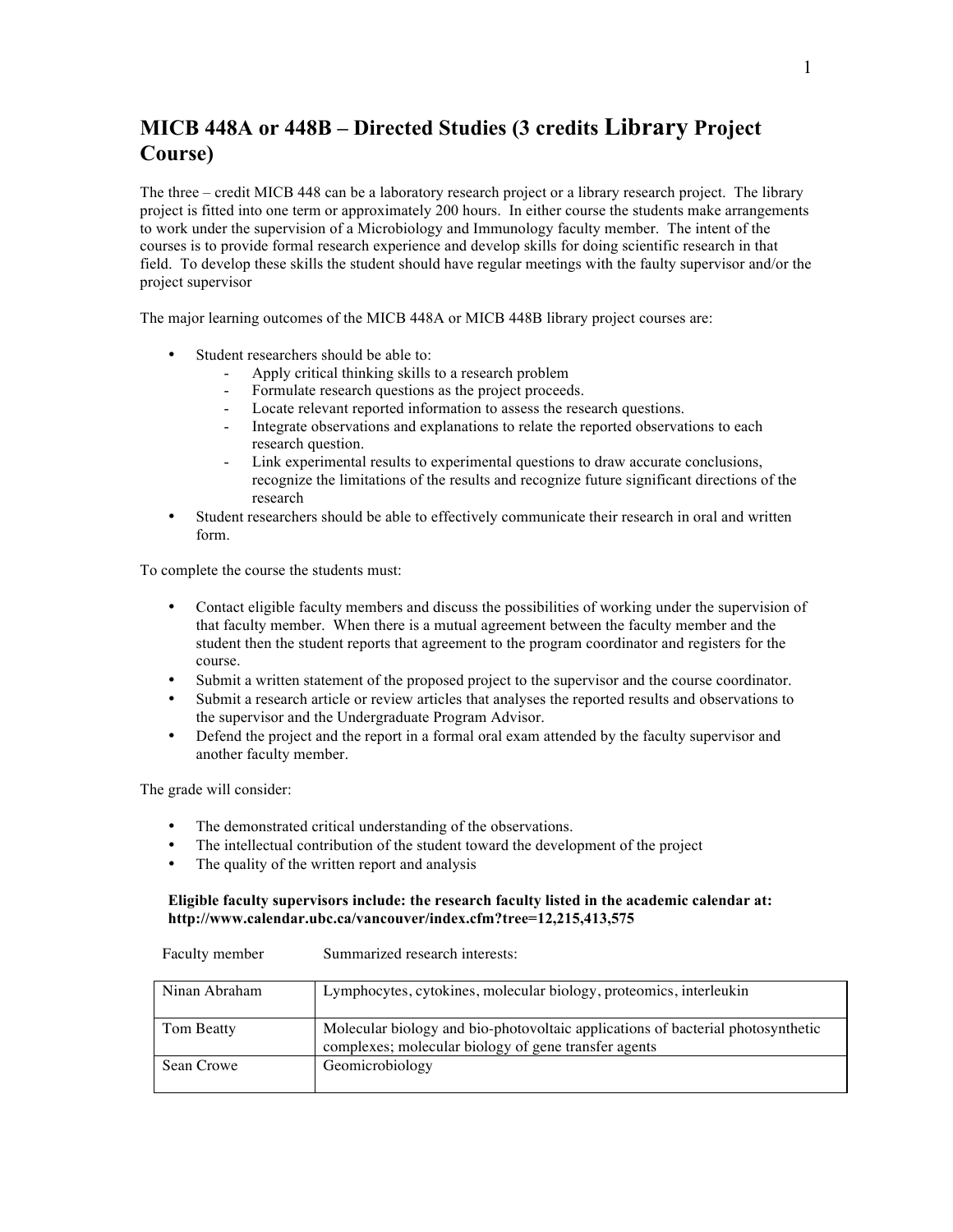| <b>Julian Davies</b>      | Antibiotics, secondary metabolites                                                                                                                                    |
|---------------------------|-----------------------------------------------------------------------------------------------------------------------------------------------------------------------|
| <b>Martin Hirst</b>       | Epigenetics                                                                                                                                                           |
| <b>Lindsay Eltis</b>      | Bacterial catabolism of lignin and steroids, Mycobacterium tuberculosis,<br>biocatalysts, actinobacteria genomics                                                     |
| Rachel Fernandez          | Molecular pathogenesis, molecular biology, bacterial disease                                                                                                          |
| <b>Brett Finlay</b>       | Microbial pathogenesis, molecular biology, mictobiota                                                                                                                 |
| Erin Gaynor               | Bacterial molecular pathogenesis, gene expression, gene array                                                                                                         |
| Mike Gold                 | Molecular Immunology, signal transduction                                                                                                                             |
| Robert Hancock            | Antibiotic resistance; Anti-biofilm peptides; Immunomodulation; Innate<br>Immunity; Complex adaptations in bacteria : stress, swarming motility; biofilm<br>formation |
| Ken Harder                | Innate immunity, dendritic cells, gut immunology, innate lymphocytes, tumour<br>immunology, immunotherapy                                                             |
| Marc Horwitz              | Innate immunity, virology, immunology                                                                                                                                 |
| Francois Jean             | Molecular virology; human enveloped viruses; host-virus interactions; broad-<br>spectrum antivirals; therapeutic microRNAs; viral-disease biomarkers                  |
| Wilf Jefferies            | Molecular Immunology, MHC antigen properties                                                                                                                          |
| Pauline Johnson           | Regulation of immune responses, Inflammation, Mucosal Immunology                                                                                                      |
| Jim Kronstad              | Mycology, genetics, pathogenicity, plant-microbe interactions, fungal molecular<br>genetics                                                                           |
| William Mohn              | Bacterial physiology, microbial diversity, drug targets                                                                                                               |
| Michael Murphy            | Microbial iron physiology, Enzymes, Structural biology                                                                                                                |
| Georgia Perona-<br>Wright | T cells, cytokines and parasite & viral infections                                                                                                                    |
| William Ramey             | Microbial physiology, applied microbiology                                                                                                                            |
| John Smit                 | Surface gene expression, biotechnology, molecular biology                                                                                                             |
| <b>Curtis Suttle</b>      | Marine viruses, marine ecology                                                                                                                                        |

Details of the faculty research can be found at the research links in www.microbiology.ubc.ca

## **Outline for MICB 448 A or B Library Projects**

1. Arrange to work for three months on a library research thesis project supervised by a faculty member of the Microbiology and Immunology Department. The project may concern any mutually agreeable topic in the area of microbiology and immunology. Either the student or the faculty supervisor can propose the topic but it should fall within the interests of the supervisor.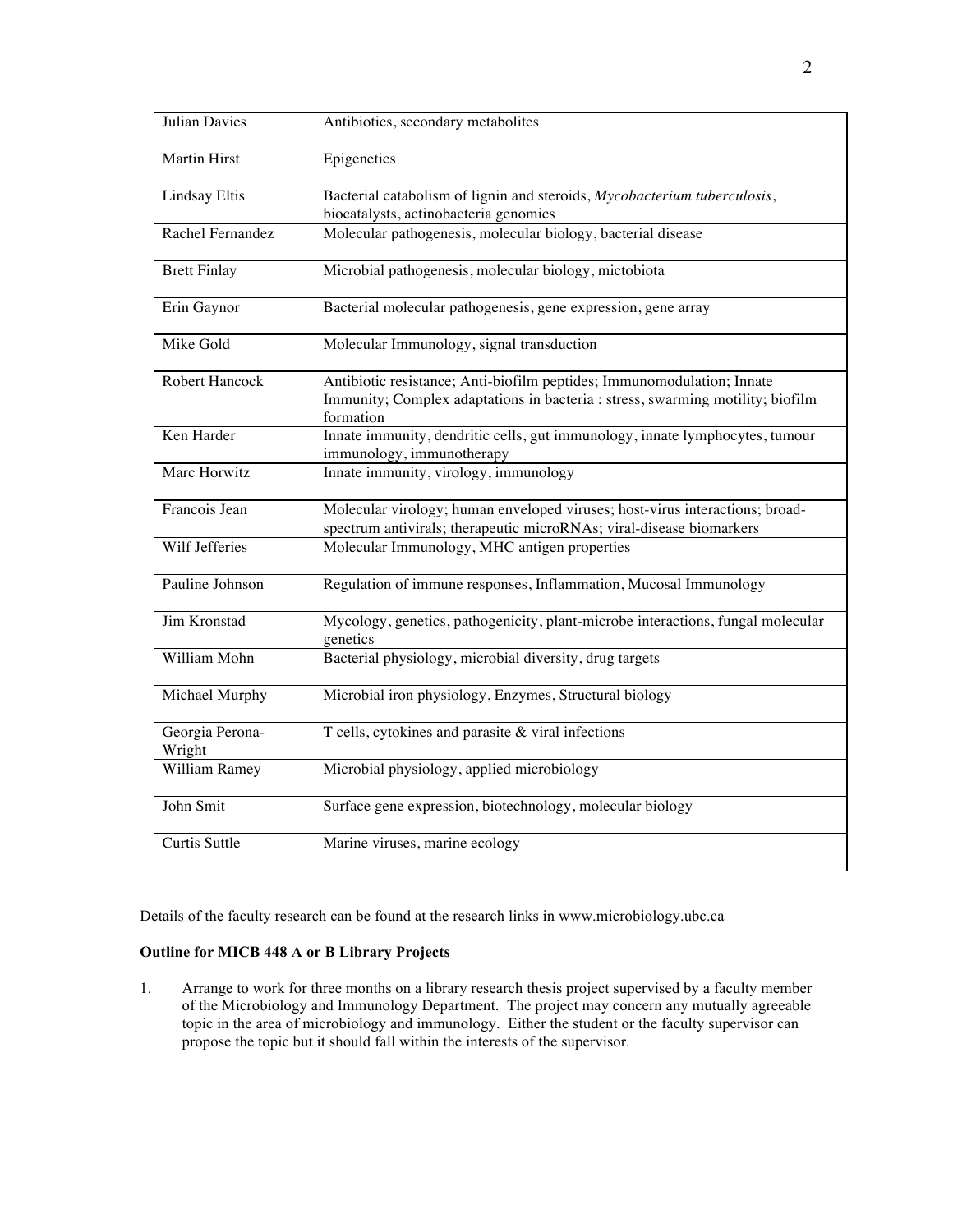- 2. The thesis should use documented archival information available in library articles, interviews, web sites or public archives to analyse, compare or test a specific research hypothesis rather than simply describe a process or review a subject area.
- 3. The student and the supervisor should meet weekly or biweekly for the first two months to discuss progress on the topic, decide about changes to the topic and consider changes to the approach to the topic as more information is collected. During the third month, the thesis should be written and presented in a final processed form. The supervisor's role at these meetings is to provide advice about your thoughts, observations and problems rather than lead the development of the thesis.

The typical timetable for developing the thesis involves:

- a. choose a supervisor and a specific topic. Provide the name of the supervisor and the topic to the undergraduate advisor in Microbiology and Immunology to retain your registration in the course.
- b. by the third week of class provide your supervisor with a short list of the relevant papers or other information that you have read, a brief overall summary of the information and the major points that apply to your thesis.
- c. by the fourth week provide a list of additional papers or information that you have reviewed, a brief summary of the information and the major points that apply to your thesis.
- d. by the fifth week provide a list of additional papers or information that you have reviewed as well as the proposed title of the thesis and a proposed outline. The proposed outline should include section titles indicating the major aspects of the topics that you will cover. Include a short section to indicate the topics still being researched.
- e. by the seventh week provide a list of additional papers or information that have been reviewed and a finished outline. The finished outline should include the section headings and a summary of the information covered under each section heading.
- f. by the eleventh week the draft of the thesis is due.
- g. by the beginning of the fourteenth week submit two copies of the final copy of the thesis to the supervisor and one copy to the undergraduate advisor in Microbiology and Immunology.
- h. after receiving the report, the supervisor will arrange to have the thesis read by a knowledgeable examiner then set an oral exam.
- i. the oral exam consists of a short formal 10-15 minute presentation (seminar) by the student followed by a question period where the chosen examiner and the supervisor can ask questions about the oral presentation, the written thesis and the general related background knowledge. The oral presentation should be scheduled to allow a few days for the examiner to read the written report and for the student to prepare any necessary slides for explaining the project details. The oral presentation should cover the essential ideas, relevant background, major observations and conclusions from the research project.
- 4. The reports should be written as a research article or a review using the style prescribed by the American Society for Microbiology. The final paper should normally be 15 - to - 20 pages of text, including the references. There should be a minimum of 20 relevant, original references cited. All citations or figure legends should follow the style of the Journal of Bacteriology or the Journal of Immunology. The report should include
	- a. a brief summary at the beginning, an introduction
	- b. a section with relevant data, explanations and discussion
	- c. a section with the major conclusions
	- d. a section indicating future research directions.
	- e. a section of citations that must include some papers published within the last year, unless nothing that recent is available in that particular subject field.
- 5. The report will be graded for
	- a. completeness (has all the relevant information been discussed)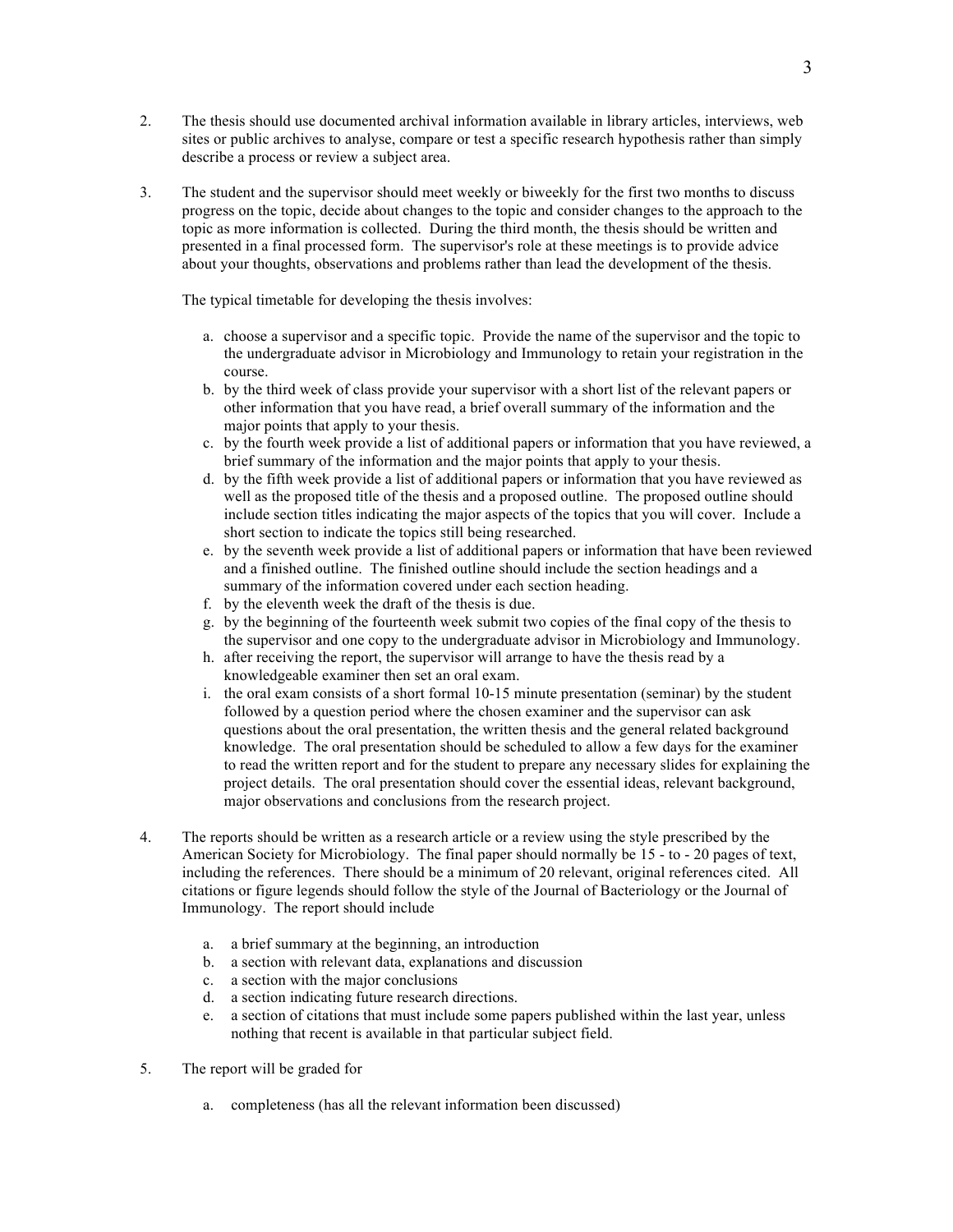- b. clarity (is the report clear and concise)
- c. grammar and spelling
- d. understanding of the reported results and demonstration of explicit connections between those reported results and the purpose of the study.
- 6. The oral exam should count 25 % of the final grade. The final grade will be penalized by 5% for each missed deadline or progress report.
- 7. The grade submitted by the faculty supervisor to the Senior Undergraduate Program Advisor will be a cumulative grade determined by your effort in the research, your understanding of the work and relevant background, the quality of your reports, and your performance in the oral exam. A first class mark greater than 80% should represent a first class achievement in the work, the reports and the oral exam.
- 8. A departmental copy of the report must be submitted to the Senior Undergraduate Advisor before the grade is submitted for the course.

## **Grading Rubric for MICB 448**

The **grade between 95 - to - 100%** represents outstanding work. To fall in this range the student and the work must demonstrate all of the following features.

- The **student could work relatively independently**. The student demonstrated that they knew the limitations of the study, the place that the work fits in the field and the significance of the project.
- The student consistently participated in the development of the project by researching background outside any original references provided by the supervisor. Throughout the project the student contributed significant insight into the results and technical problems rather than passively expecting their supervisor to interpret their results, provide explanations and solve their problems. If there was no dialogue concerning the meaning of the results during the meetings of the supervisor and the student then the student was probably not an active participant in the ongoing development of the project.
- The first copy of the final report was organized so that it had a professional appearance and excellent flow. There were no significant spelling or grammatical errors, all the important articles were included and the irrelevant papers were omitted. Critical thought and accurate consistent analysis was evident. The discussion clearly referred to the reported facts and clearly related the those facts to the purpose of the study. **The conclusion was an accurate statement that was supported by the actual results discovered in the study.** The conclusion addressed the purpose of the study.
- The style was appropriate for an ASM journal or review submission and the content was placed in appropriate sections.

The **grade between 85 - to - 94%** represents very good work. To fall in this range the student and the work has the following features.

- The student demonstrated that they knew the limitations of the study, the place that the work fits in the field, the significance of the project and the next steps in the project.
- The student consistently participated in the development of the project by researching background outside any original references provided by you. Throughout the project the student has been contributing significant insight into the results rather than passively expecting you or their immediate lab supervisor to interpret their observations and provide explanations. During meetings between the student and the supervisor there was significant dialogue concerning the observations.
- The first copy of the final report was organized so that it had reasonable flow. There might have been **a few spelling or grammatical errors, but the important observations and controls were included** and irrelevant observations were omitted. **Some critical thought and analysis was**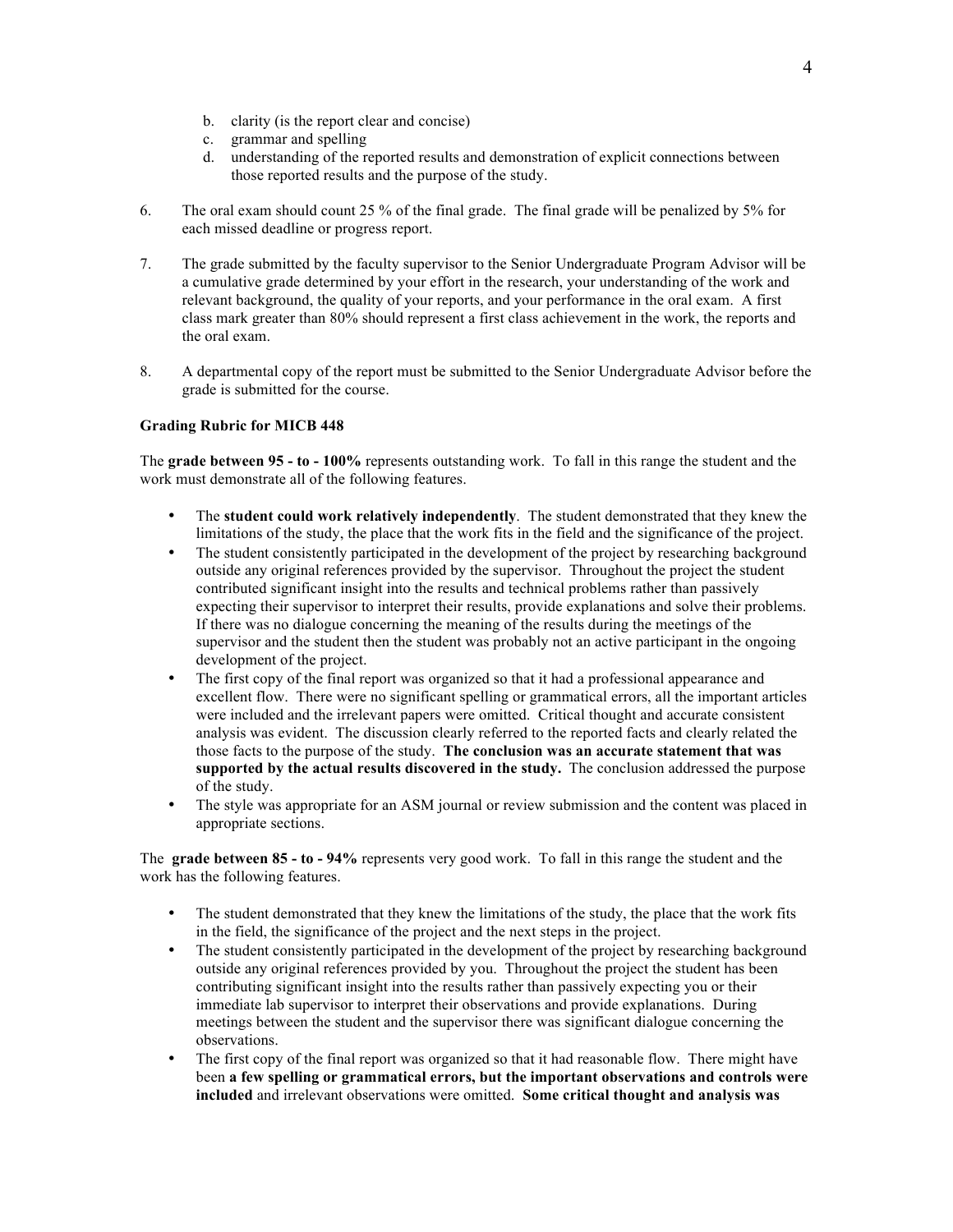**evident and there were adequate references to relate the observations and conclusions to the original questions**. **The conclusion was an accurate statement that was supported by the actual results discovered in the study.** The conclusion addressed the purpose of the study.

• The style was appropriate for an ASM journal or review submission and the content was placed in appropriate sections.

The **grade between 80 - to - 84%** represents good work. To fall in this range the student and the work has the following features.

- The student demonstrated that they knew the limitations of the study, the place that the work fits in the field, the significance of the project and the next steps in the project.
- The student interrelated the reported observations and contributed some insight into the results **but tended to rely on the supervisor to provide explanations and solve their problems. There was some dialogue but the dialogue was limited.**
- The first copy of the final report was organized so that it had reasonable flow. **There might have been a few significant spelling or grammatical errors**. **Most** of the important articles were included but **the coverage was uneven so that one or two important articles might have been deemphasized or some irrelevant observations might have been included**. **Some critical thought and analysis was present and there were adequate references to relate the observations and conclusions to the field**.
- The style was appropriate for an ASM journal submission and the content was placed in appropriate sections.

The **grade between 76 - to - 79%** represents reasonable work. To fall in this range the student and the work has the following features.

- The student demonstrated that they knew the limitations of the study, the place that the work fits in the field and the significance of the project.
- The student interpreted the observations and contributed some insight into the observations **but tended to rely on the supervisor to provide explanations and integrations. There might have some dialogue but it was limited.**
- The first copy of the final report **was a bit difficult to follow because the presentation did not flow logically or some key points were not very clear**. **There might have been a few significant spelling or grammatical errors**. Most of the important articles were included but **the coverage was uneven so that one or two important references were missing or several irrelevant references were included**. **The critical thought and analysis was limited but there was some integration of the reported facts and there were adequate references to relate the observations and conclusions to the field**.
- The style was appropriate for an ASM journal or review submission and the content was placed in appropriate sections.

The **grade between 72 - to - 75%** represents adequate work. To fall in this range the student has done the work but had two or more of the following limitations.

- The student contributed some insight into the results and technical problems but **tended to rely on the supervisor or other students to provide explanations and solve their problems.**
- The student put in at several hours of active work per week on the project.
- The first copy of the final report **was sloppy and poorly organized so it did not flow.**
- **Critical thought and analysis was present but was very limited so the work tended to be descriptive rather than analytical. Documented relationships between the field and the research were limited to one or two novel references. The analysis was difficult to follow because the arguments were not consistently related to the observations or contradictory observations were not recognized or the conclusion was inappropriate for the evidence**.
- The style was generally appropriate for an ASM journal or review submission but the content placed in the various sections was not consistently appropriate.